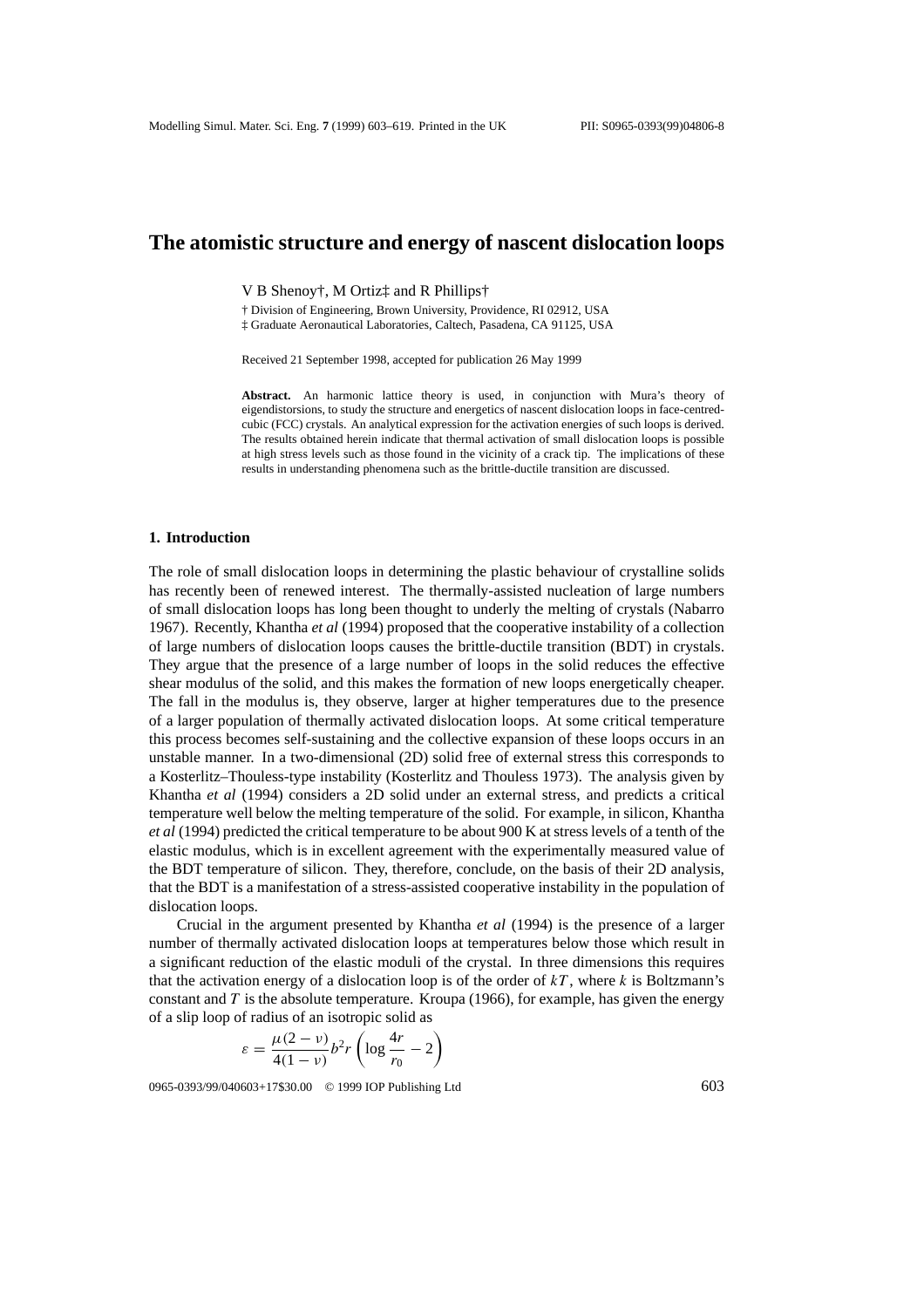where  $\mu$  is the shear modulus, *v* is Poisson's ratio, *b* is the Burgers vector and  $r_0 \sim b$  is the core cut-off. it is important to note that this equation is useful only in the estimation of the elastic energy of large loops,  $r \gg r_0$ . The energy estimates derived from Kroupa's equation are of the order of  $\approx$ 10–100 eV, which would certainly rule out thermal activation for loops of sizes, say,  $r > 10b$ . However, linear elasticity, and by extension Kroupa's formula, is inapplicable to small loops of size comparable to the lattice parameter. Indeed, quantities such as the radius of the loop are themselves ill-defined in that limit. Consequently, attempts to assess the plausibility of the Khantha *et al* (1994) theory based on linear elasticity are *a fortiori* inconclusive.

The singularities that cripple continuum analyses are naturally absent in discrete lattice theories (see, e.g., Born and Huang 1954). In particular, formulations based on the harmonic approximation are analytically tractable by Fourier transform methods. While harmonic theories have proven successful in treating the dynamical properties of perfect crystals, they at first appear unsuitable for studying lattice defects in consequence of the quadratic and convex character of the total energy of the lattice when regarded as a function of the displacements of the atoms. Indeed, the convexity of the energy function in effect precludes the spontaneous nucleation of defects in the lattice. This limitation of harmonic lattice statics may be overcome by the eigendistorsion method of Mura (1987). In this method, defects such as dislocations are represented as incompatible distortions, or eigendistorsions, of the lattice. Such eigendistorsions, when uniform, define lattice preserving deformations of the crystal and are, therefore, energy minimizers. The incompatibility of the eigendistorsions corresponding to defects, however, inevitably induces a state of residual deformation in the lattice. The energy attendant to that residual deformation is the energy of the defect.

By taking full account of the discreteness of the lattice, the theory of eigendistorsions provides an analytically tractable means of analysing nascent dislocation loops in crystals and estimating their energies which is free of the limitations of linear elasticity. In this paper we apply the theory of eigendistorsions to the study of nascent dislocation loops in face-centredcubic (FCC) crystals. The activation barrier for the formation of a small dislocation loop is obtained analytically. Our principal finding is that the nucleation of small loops may indeed occur by thermal activation under the action of sufficiently large stresses, for example, such as arise in the vicinity of crack tips.

The paper is organized as follows. Section 2 lays down the notation and records the mathematical tools required for subsequent analyses. Section 3 introduces the concept of eigendistorsion and develops a theory for the formation of dislocation loops in crystals. Section 4 contains a discussion of a screw dislocation dipole in a square lattice and validates the continuum theory for the same. The main application of the theory presented in section 5 concerns the study of nascent loops in FCC crystals. Finally we summarize our findings and conclude the paper in section 6.

#### **2. Lattice statics prolegomena**

### *2.1. Simple Bravais lattices*

A simple Bravais lattice is a set of points in space

$$
x(l) = l^i a_i \tag{1}
$$

where  $l \in \mathbb{Z}^3$  is a multiindex and  $(a_1, a_2, a_3)$  is some suitable lattice basis. The dual basis  $(a^1, a^2, a^3)$  $a^2$ ,  $a^3$ ) and the reciprocal basis  $(b^1, b^2, b^3)$  may be obtained using standard definitions such that  $b^i = 2\pi a^i$ . The volume of the unit cell of the lattice is assumed to be *V*. Consequently, the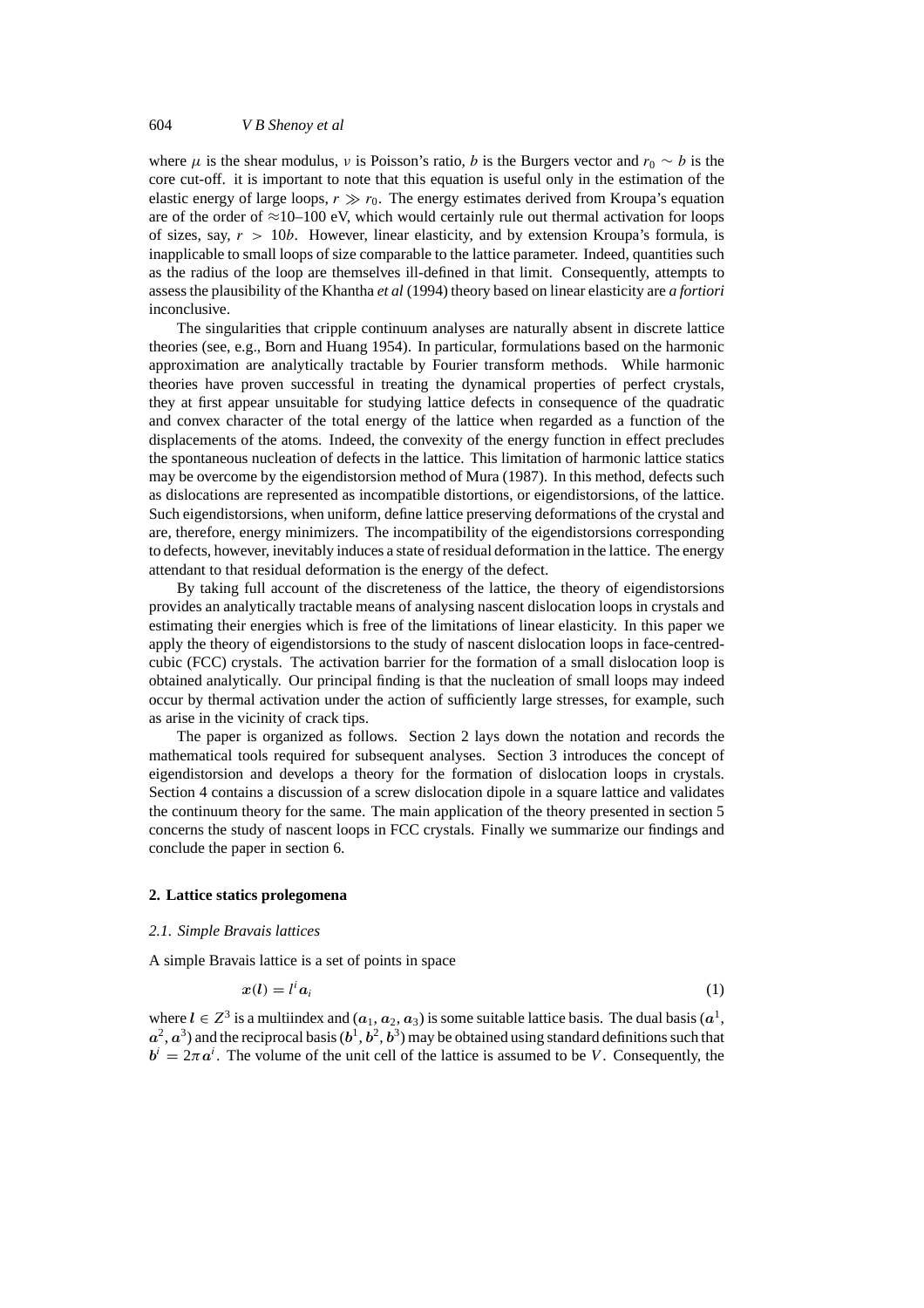unit cells of the dual and reciprocal bases have volumes  $1/V$  and  $(2\pi)^3/V$ , respectively. There is no unique choice for a lattice basis, for another triad  $(a'_1, a'_2, a'_3)$  obtained by application of a linear transformation of the original basis such as

$$
a_i' = A_i^j a_j \tag{2}
$$

also defines a lattice basis, with the proviso that  $A_i^j \in Z$  and

$$
\det A = \pm 1. \tag{3}
$$

These transformations also define crystal preserving homogeneous deformations of the lattice and will prove to be important in the applications that follow. Thus, affine mappings of the form

$$
y = Fx \tag{4}
$$

such that

$$
\boldsymbol{F}^{\mathrm{T}} = A_i^j \boldsymbol{a}^i \otimes \boldsymbol{a}_j \tag{5}
$$

map lattice points into lattice points. Integer matrices which are rank-one connected to the identity, i.e. matrices of the form

$$
A_i^j = \delta_i^j + m_i l^j \tag{6}
$$

with  $m, l \in \mathbb{Z}^3$ , are of particular significance to dislocations. Proviso (3) is satisfied provided that the orthogonality condition

$$
l^i m_i = 0 \tag{7}
$$

is met. The corresponding deformation gradient

$$
\boldsymbol{F} = \boldsymbol{I} + (l^j \boldsymbol{a}_j) \otimes (m_i \boldsymbol{a}^i) \tag{8}
$$

represents crystallographic slip on the plane normal to  $m_i a^i$  in the direction  $l^j a_j$ .

### *2.2. Harmonic lattice statics*

Next, we regard a crystal in its undeformed configuration as a collection of atoms whose nuclei occupy the sites  $x(l)$  of a simple Bravais lattice. By the Born–Oppenheimer approximation (Born and Oppenheimer 1927), the energy of the crystal can be written as

$$
\varepsilon = \phi(\{x(l), l \in \mathbb{Z}^3\}).\tag{9}
$$

The equilibrium positions of the atoms under the influence of applied forces  $F(t)$  are solutions of the equation

$$
-\frac{\partial \phi}{\partial x(l)} + F(l) = 0 \qquad l \in \mathbb{Z}^3. \tag{10}
$$

The set of linear orthogonal transformations  $Q : R^3 \rightarrow R^3$  which bring the lattice into coincidence with itself forms a group S under composition called the *symmetry group* of the lattice. The symmetry group leaves the energy of a lattice invariant, i.e. expression (9) is invariant under the action of  $Q \in S$ .

Next, the harmonic approximation is made in order to exploit powerful analytical tools such as Fourier methods. We let

$$
y(l) = x(l) + u(l) \tag{11}
$$

denote the deformed position of the atoms, where *u(l)* is the displacement of atom *l*. A Taylor expansion of (10) retaining only the linear term in  $u(l)$  results in<br>  $\sum \phi_{l}(l-l')u_{l}(l') = E(l)$ 

$$
\sum_{l'} \Phi_{ik}(l, l') u_k(l') = F_i(l) \tag{12}
$$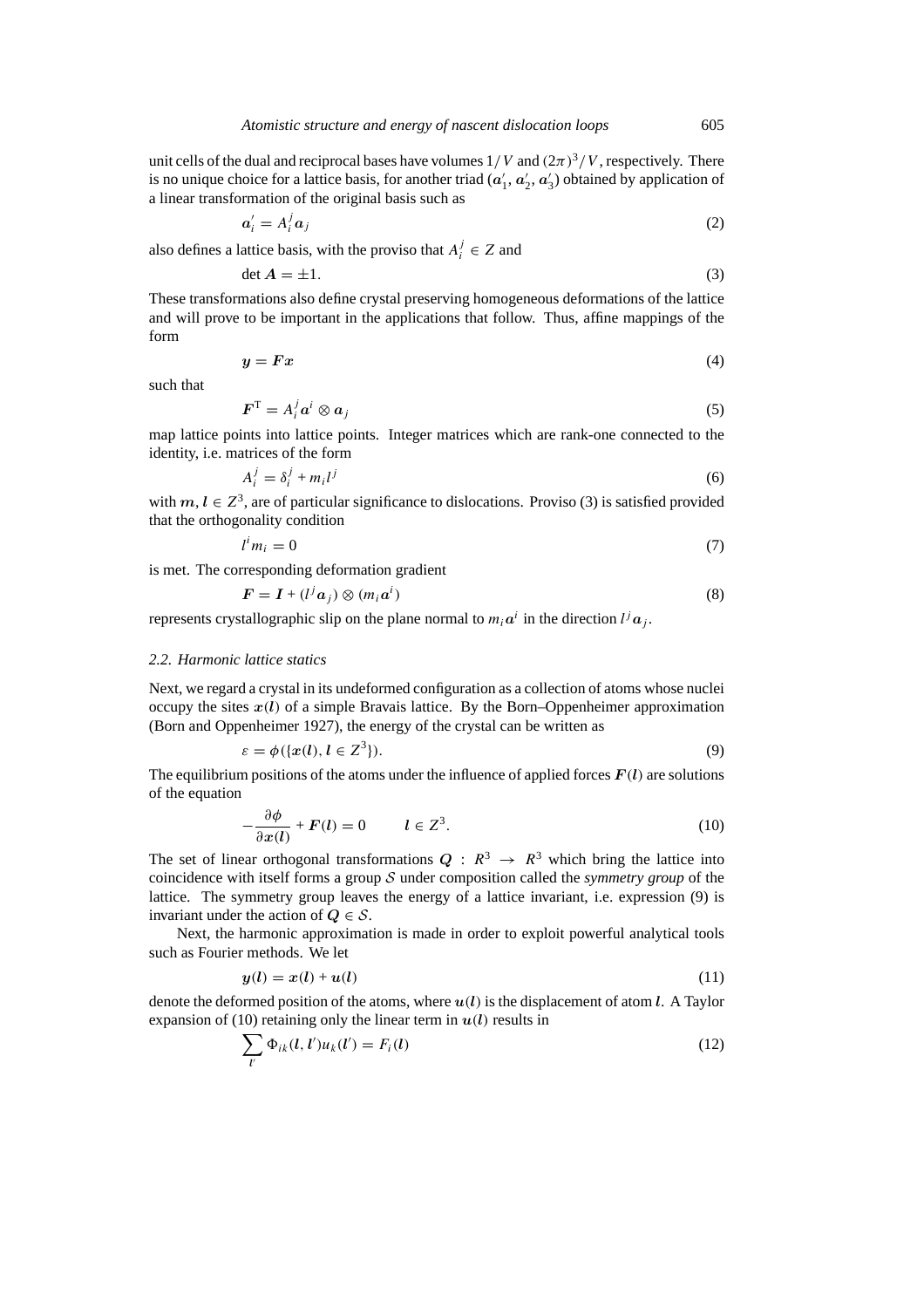where the tensors

$$
\Phi_{ik}(l, l') = \left[\frac{\partial^2 \phi}{\partial y_i(l) \partial y_k(l')}\right]_{u=0} \tag{13}
$$

are the stiffness coefficients or 'force constants', of the harmonic lattice. The force constant tensors satisfy additional relations that reflect properties of crystals such as translational invariance, symmetry group restrictions and the invariance of the energy density under rigid translations and rotations (see Born and Huang 1954). A useful consequence of translational invariance is the dependence of the force constants on the relative positions of the atoms alone, i.e.

$$
\Phi_{ij}(l, l') = \Phi_{ij}(l - l'). \tag{14}
$$

The energy (9) of the crystal in the harmonic approximation is given by the quadratic form

$$
\varepsilon = \frac{1}{2} \sum_{(l,l')} \Phi_{ik}(l-l')u_i(l)u_k(l'). \tag{15}
$$

An equivalent expression for the energy (15) that is better suited for the calculations that follow may be

$$
\varepsilon = -\frac{1}{4} \sum_{(l-l')} \Phi_{ik}(l-l')[u_i(l) - u_i(l')] [u_k(l) - u_k(l')]. \tag{16}
$$

This expression is obtained from expression (15) using the invariance of the energy under rigid translations. We emphasize that expression (16) is a positive definite quadratic form and hence is a convex function of the atomic displacement and, therefore, is not invariant with respect to lattice-preserving deformations such as those described in section 2.1. Hence, the energy function has no local minima that correspond to lattice defects such as dislocations.

Force constant tensors are microscopic quantities and may be calculated directly if *φ* is known. Alternatively, they may be inferred from experimentally measured macroscopic properties such as the elastic moduli, thermal expansion coefficients and specific heat using relations that connect the force constants to these macroscopic properties. For example, the relationship between the elasticity tensor and the force constant tensor (cf Born and Huang 1964) is

$$
c_{ijkl} = \Gamma_{ikjl} + \Gamma_{kjil} - \Gamma_{klij} \tag{17}
$$

where

$$
\Gamma_{ijkl} = -\frac{1}{2V} \sum_{l} \Phi_{ij}(l) x_k(l) x_l(l). \tag{18}
$$

#### *2.3. The discrete Fourier transform*

In this section we briefly describe the use of the discrete Fourier transform (DFT)—a powerful tool in the context of harmonic lattice statics. The DFT of a lattice function  $f(l)$  is given by

$$
\hat{f}(\mathbf{k}) = V \sum_{l} f(l) e^{-i\mathbf{k} \cdot \mathbf{x}(l)} \qquad \mathbf{k} \in B
$$
\n(19)

where *B* is the first Brillouin zone of the crystal. The inverse DFT recovers the original function, i.e.

$$
f(l) = \frac{1}{(2\pi)^3} \int_B \hat{f}(\mathbf{k}) e^{i\mathbf{k} \cdot \mathbf{x}(l)} d^3 \mathbf{k}.
$$
 (20)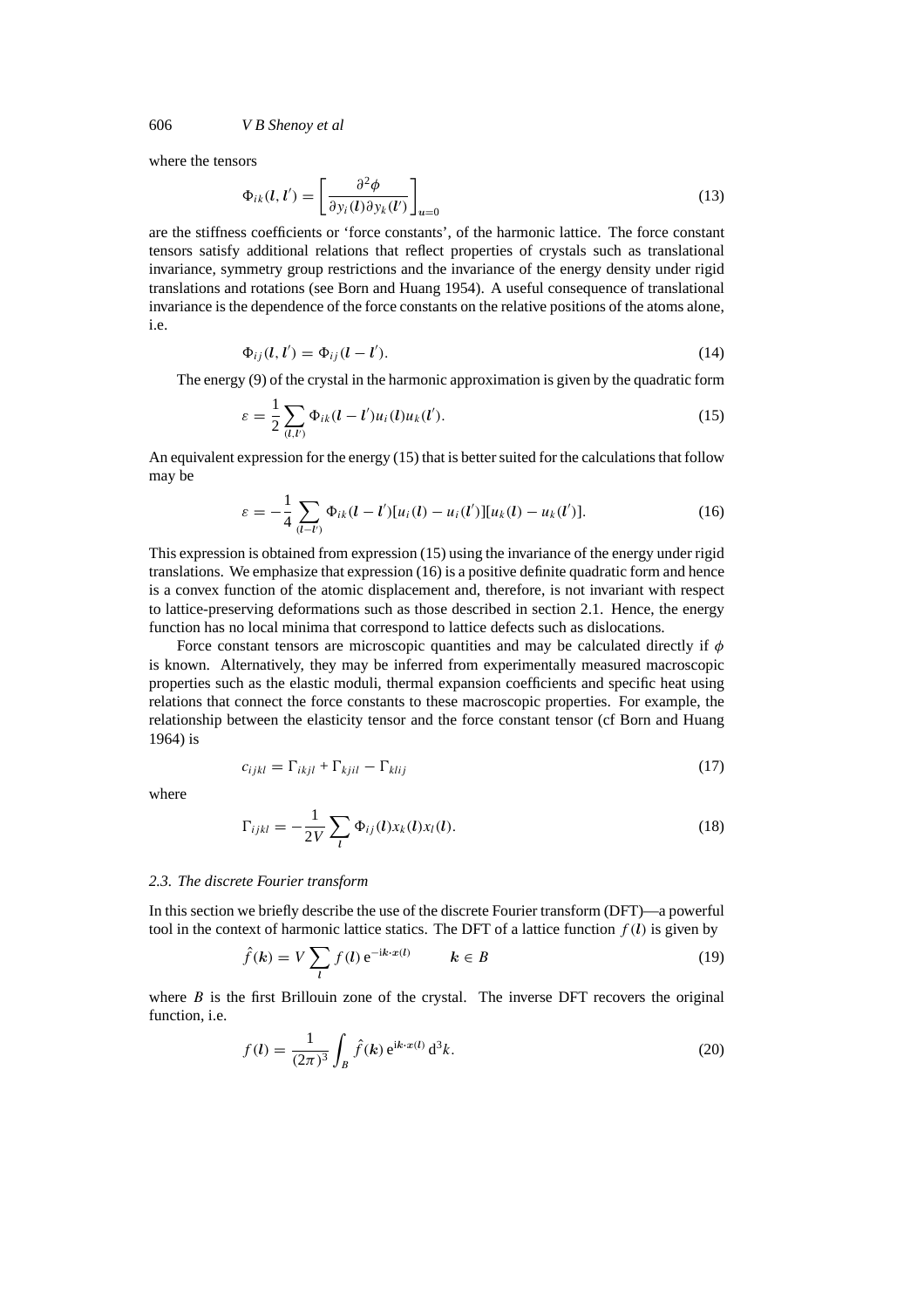The properties of the DFT include the Parseval identity

$$
V\sum_{l} f(l)g^*(l) = \frac{1}{(2\pi)^3} \int_{B} \hat{f}(\mathbf{k})\hat{g}^*(\mathbf{k}) d^3k
$$
 (21)

and the convolution theorem

$$
(\widehat{f \ast g})(k) = \widehat{f}(k)\widehat{g}(k)
$$
\n(22)

where *f* and *g* are lattice functions and the convolution operator ∗ is defined as

$$
(f * g)(l) = V \sum_{l'} f(l - l')g(l').
$$
\n(23)

A direct solution of (12) is obtained by using these identities since the left-hand side of this expression is in convolution form. The DFT of (12) produces a system of three linear equations

$$
D_{ik}(k)\hat{u}_k(k) = \hat{f}_i(k) \qquad k \in B \tag{24}
$$

where

$$
D_{ik}(k) = \frac{1}{V^2} \hat{\Phi}_{ik}(k)
$$
\n(25)

is the dynamical matrix of the lattice and

$$
f_i(l) = \frac{1}{V} F_i(l). \tag{26}
$$

The transformed version of the lattice displacements now follows from (24) as

$$
\hat{u}_k(\mathbf{k}) = D_{ki}^{-1}(\mathbf{k}) \hat{f}_i(\mathbf{k}) \qquad \mathbf{k} \in B \tag{27}
$$

and the inverse DFT (20) provides the lattice displacements

$$
u_k(l) = \frac{1}{(2\pi)^3} \int_B D_{ki}^{-1}(k) \hat{f}_i(k) e^{ik \cdot x(l)} d^3k
$$
 (28)

which furnishes the solution of (12) up to quadratures.

The integrals over the Brillouin zone *B* such as those involved in the evaluation of the inverse DFT (20) may be computed by using the representations

$$
x = l^i a_i \qquad k = m_i a^i \tag{29}
$$

in terms of the lattice and dual bases, respectively, whereupon (20) may be expressed in the form

$$
f(l) = \frac{1}{V} \frac{1}{(2\pi)^3} \int_0^{2\pi} \int_0^{2\pi} \int_0^{2\pi} \hat{f}(m) e^{im \cdot l} dm_1 dm_2 dm_3.
$$
 (30)

The numerical evaluation of these integrals is straightforward for small values of the lattice indices  $(l^1, l^2, l^3)$  while large values lead to highly oscillatory integrands whose evaluation requires special techniques (Gallego and Ortiz 1993).

## **3. Eigendistorsions and dislocations in lattices**

In reality, the total energy (9) of a crystal is a non-convex function of the atomic displacements which allows for the emergence of defects such as dislocations. A conspicuous deficiency of the harmonic approximation, which would render it an unsuitable framework for the study of dislocations, is that (15) is a convex function, as already noted. Recourse to Mura's theory of eigendistorsions (Mura 1987, Gallego and Ortiz 1993) lifts this limitation.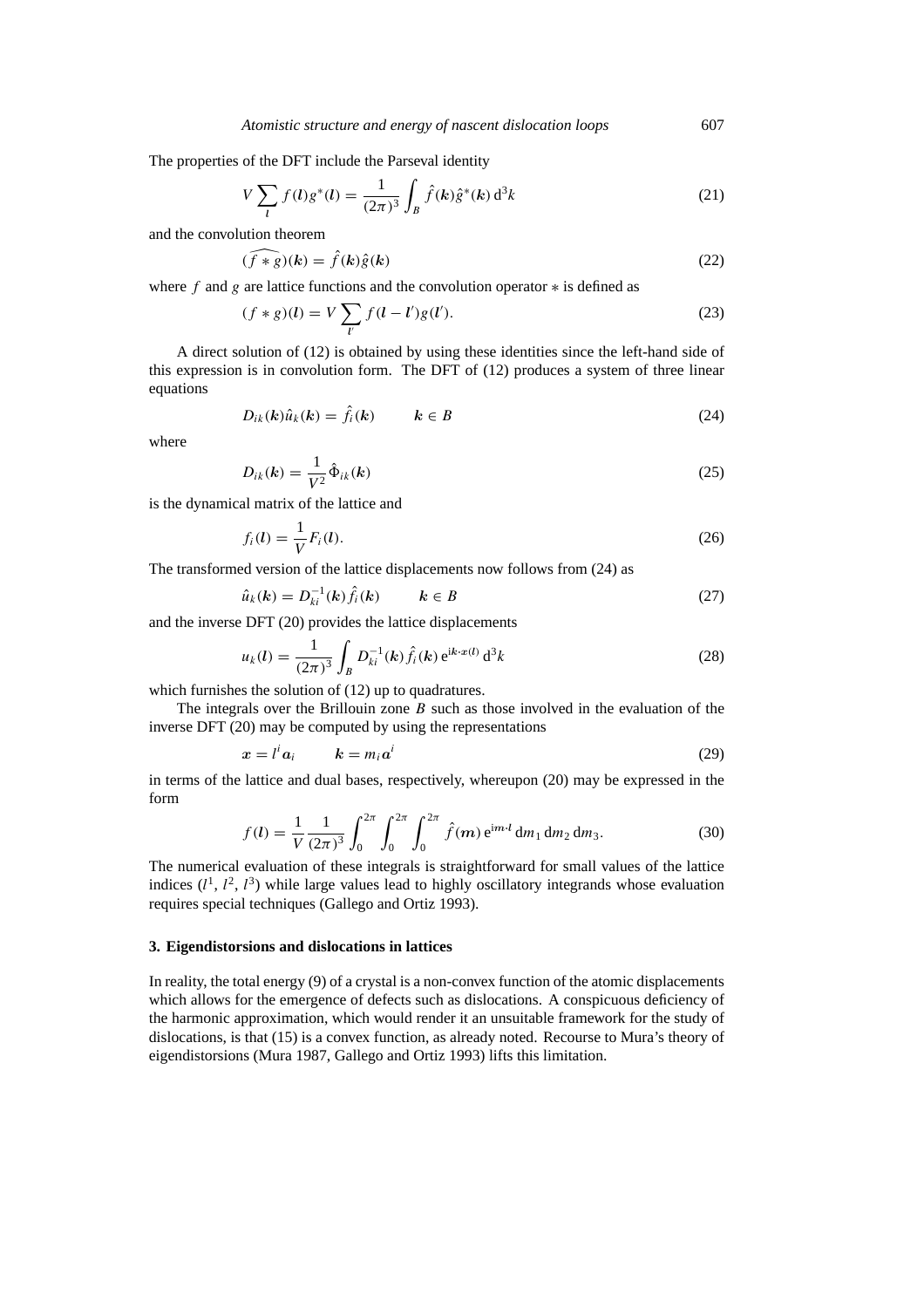To adapt the harmonic theory to include eigendistorsions, we begin with the definition of a *lattice deformation*  $\beta(l, l')$  as a two-point function on the lattice  $(\beta \in R^3)$ . Further, a lattice deformation field is said to be *compatible* if there exists a displacement field  $u(l)$  such that  $\beta(l, l') = u(l) - u(l')$ . A necessary and sufficient condition for a given lattice strain deformation to be compatible is

$$
\beta(l, l') = \beta(l, l'') - \beta(l', l'') \qquad \forall l'' \in \mathbb{Z}^3. \tag{31}
$$

The energy of a compatible lattice strain field may be obtained from (16) as

$$
\varepsilon = -\frac{1}{4} \sum_{l,l'} \Phi_{ik}(l-l')\beta_i(l,l')\beta_k(l,l'). \tag{32}
$$

Dislocations may be modelled in harmonic theory using incompatible lattice deformations  $\beta^{E}(l, l')$  called *eigendistorsions*. The strategy is to *define* eigendistorsions that correspond to dislocations and find the displacement fields and energies associated with these eigendistorsions. The energy of the crystal with defects is given by

$$
\varepsilon = -\frac{1}{4} \sum_{l,l'} \Phi_{ik}(l-l')(u_i(l) - u_i(l') - \beta_i^{E}(l,l'))(u_k(l) - u_k(l') - \beta_k^{E}(l,l')).
$$
 (33)

The energy-wells (33) defined by the eigendistorsions, in addition to the usual well defined by (16), brings about the necessary non-convexity of energy. Given a superposed uniform macroscopic deformation and a choice of energy wells, corresponding to different eigendistorsions and the defect-free lattice, the preferred well is that which results in the least energy. For a fixed well, this criterion determines the range of uniform deformations, or applied stresses, for which the corresponding defect can be sustained stably within the lattice. We emphasize that the incompatible eigendistorsions are *chosen* to correspond to lattice preserving deformations.

To cement these ideas, we consider a square lattice with lattice parameter *b* and nearest neighbour interactions. The coordinates of any atom in the lattice may be specified using two integers  $(l^1, l^2)$ . We investigate the 'rigid sliding' motion of this crystal, in which the part of the crystal with  $l^2 > 0$  (the top half) is rigidly displaced in the 1 direction with respect to the bottom half by a distance *x*. It is clear that when  $x = b$ , the energy of the crystal must be zero, as the deformation is lattice preserving. Although the energy computed using (16) does not vanish at this value of *x*, that computed using (33) does vanish when the eigendistorsions are chosen as

$$
\beta_i^{E}(l, l') = b\delta_{i1} \sum_{M=-\infty}^{\infty} (\delta(l^2 - 1)\delta(l'^2) - \delta(l^2)\delta(l'^2 - 1))\delta(l^1 - M)\delta(l'^1 - M). \tag{34}
$$

For small values of x the energy expression described by (16) is valid, it breaks down only for large values of *x*. In fact, expression (16) is meaningful as long as  $x \le b/2$ , while the energy-well defined by (33) becomes operative for larger values of  $x$  ( $x \ge b/2$ ). This illustration elucidates two essential points. First, is the importance of the correct definition of the eigendistorsions. Second, it emphasizes the role of choosing the correct energy-well; in the case just discussed the energy-well defined by the eigendistorsions becomes operative only after  $x > b/2$ . If this condition is not satisfied the energy should be computed using the well defined by (16).

We now turn to the definition of the eigendistorsions required in the study of dislocation loops. We consider a lattice basis such that  $l^3$  = constant defines the slip plane. To define the eigendistorsions corresponding to a dislocation loop, we first define a unit eigendistorsion or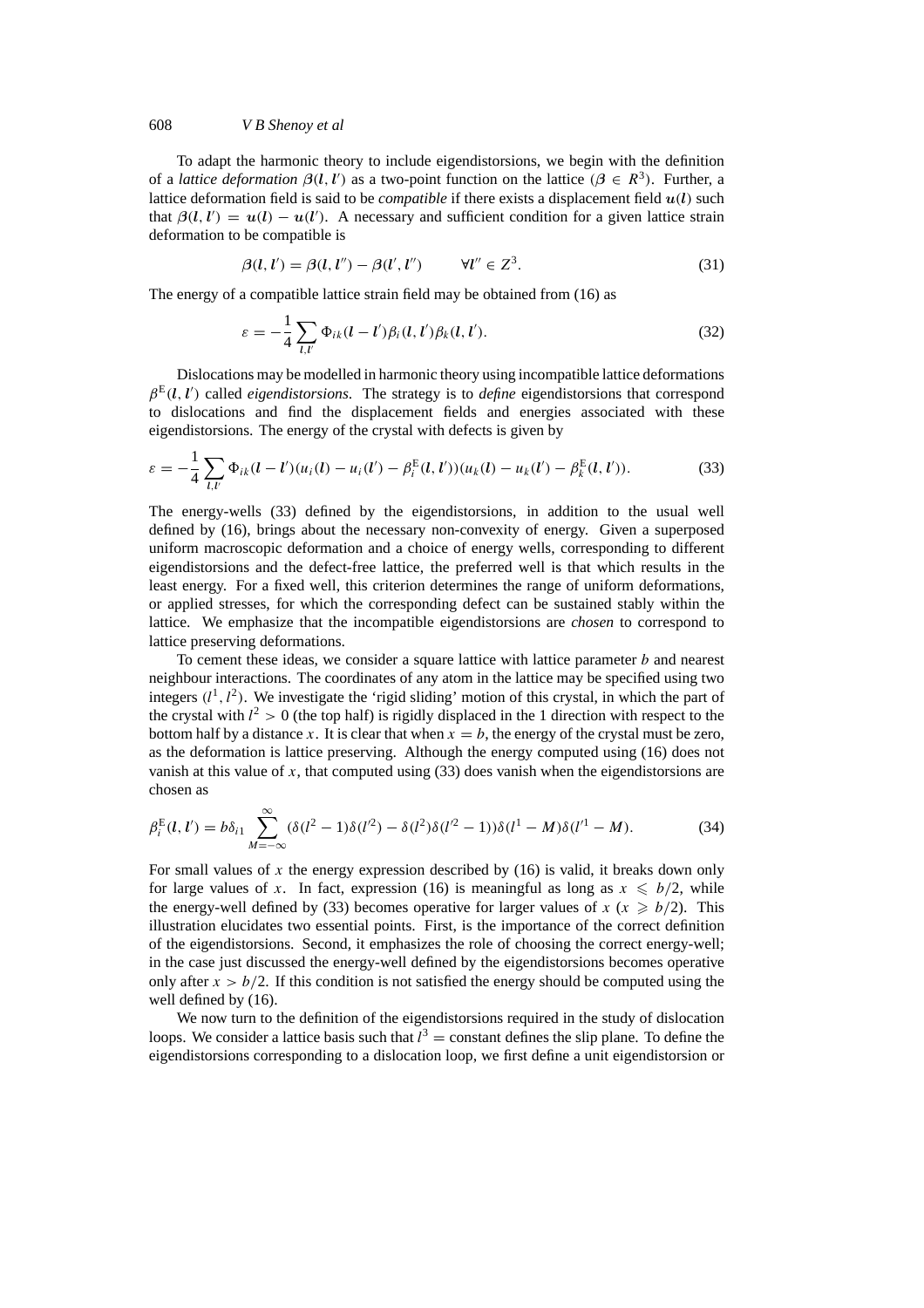*loopon*, i.e. when slip occurs only at one atomic site on the slip plane, say at  $M = (M^1, M^2, 0)$ , denoted by  $\beta^{\text{EU}}(l - M, l' - M)$ , as

$$
\beta^{\text{EU}}(l - M, l' - M) = b f(l - M, l' - M)
$$
\n(35)

where *b* is the Burgers vector. The specific details of the definition of *f* will depend on the crystallography and these will be discussed in later sections for specific crystals; presently we assume that  $β^{\text{EU}}$  is defined in order to keep to a general discussion. The eigendistorsion of a dislocation loop is now taken as the *superposition* of loopons, i.e.

$$
\beta^{\text{EU}}(l, l') = \sum_{M \in \text{loop}} \beta^{\text{EU}}(l - M, l' - M). \tag{36}
$$

Minimizing the energy function (3) with respect to  $u(l)$  gives the equilibrium lattice displacements corresponding to the defects described by  $\beta^{E}(l, l')$ . A set of linear equations for the energy minimizing displacements  $u(l)$  are obtained in the form:

$$
\sum_{l'} \Phi_{ik}(l-l')u_k(l') = F_i^{E}(l)
$$
\n(37)

where

$$
F_i^{\mathcal{E}}(l) = \sum_{l'} \Phi_{ik}(l-l')\beta_k^{\mathcal{E}}(l',l)
$$
\n(38)

is defined as the *eigenforce field*. The associated energy may be computed from (33) as

$$
\varepsilon = -\frac{1}{4} \sum_{l-l'} \Phi_{ik}(l-l') \beta_i^{E}(l,l') \beta_k^{E}(l,l') - \frac{1}{2} \sum_{l} F_i^{E}(l) u_i(l). \tag{39}
$$

As discussed in section 2.3, the DFT of the solution of (37) is obtained as

$$
\hat{u}_k(k) = D_{ki}^{-1}(k)\hat{f}_i^{\text{E}}(k)
$$
\n(40)

where

$$
f_i^{E}(l) = \frac{1}{V} F_i^{E}(l)
$$
\n(41)

and the lattice displacements are recovered by application of the inverse DFT (23), with the result that

$$
u_k(l) = \frac{1}{(2\pi)^3} \int_B D_{ki}^{-1}(k) \hat{f}_i^{\text{E}}(k) e^{ik \cdot x(l)} d^3k.
$$
 (42)

Now, by properties (21) and (22) of the DFT, the energy (39) may be computed as

$$
\varepsilon = -\frac{1}{4} \sum_{l,l'} \Phi_{ik}(l-l') \beta_i^{E}(l,l') \beta_k^{E}(l,l') - \frac{1}{(2\pi)^3} \int_B \frac{1}{2} \hat{f}_i^{E}(k) \hat{u}_i(k) d^3k. \tag{43}
$$

Finally, insertion of (40) into (43) gives

$$
\varepsilon = -\frac{1}{4} \sum_{l,l'} \Phi_{ik} (l - l') \beta_i^{E} (l, l') \beta_k^{E} (l, l') - \frac{1}{(2\pi)^3} \int_B \frac{1}{2} D_{ki}^{-1}(k) \hat{f}_k^{E*}(k) \hat{f}_i^{E}(k) d^3k.
$$
 (44)

which provides, up to quadratures, an *explicit analytic* expression for the energy of the dislocation loop.

For the solution to be valid, the displacements given by equation (42) must satisfy a condition similar to the one described before. The specific condition as to when the eigendistorsion energy-well becomes operative will depend on the crystallography and also on the nature of the dislocations studied. If it is found that the displacements given by (42) do not satisfy the condition, it implies that the dislocation loop is not stable. In such cases the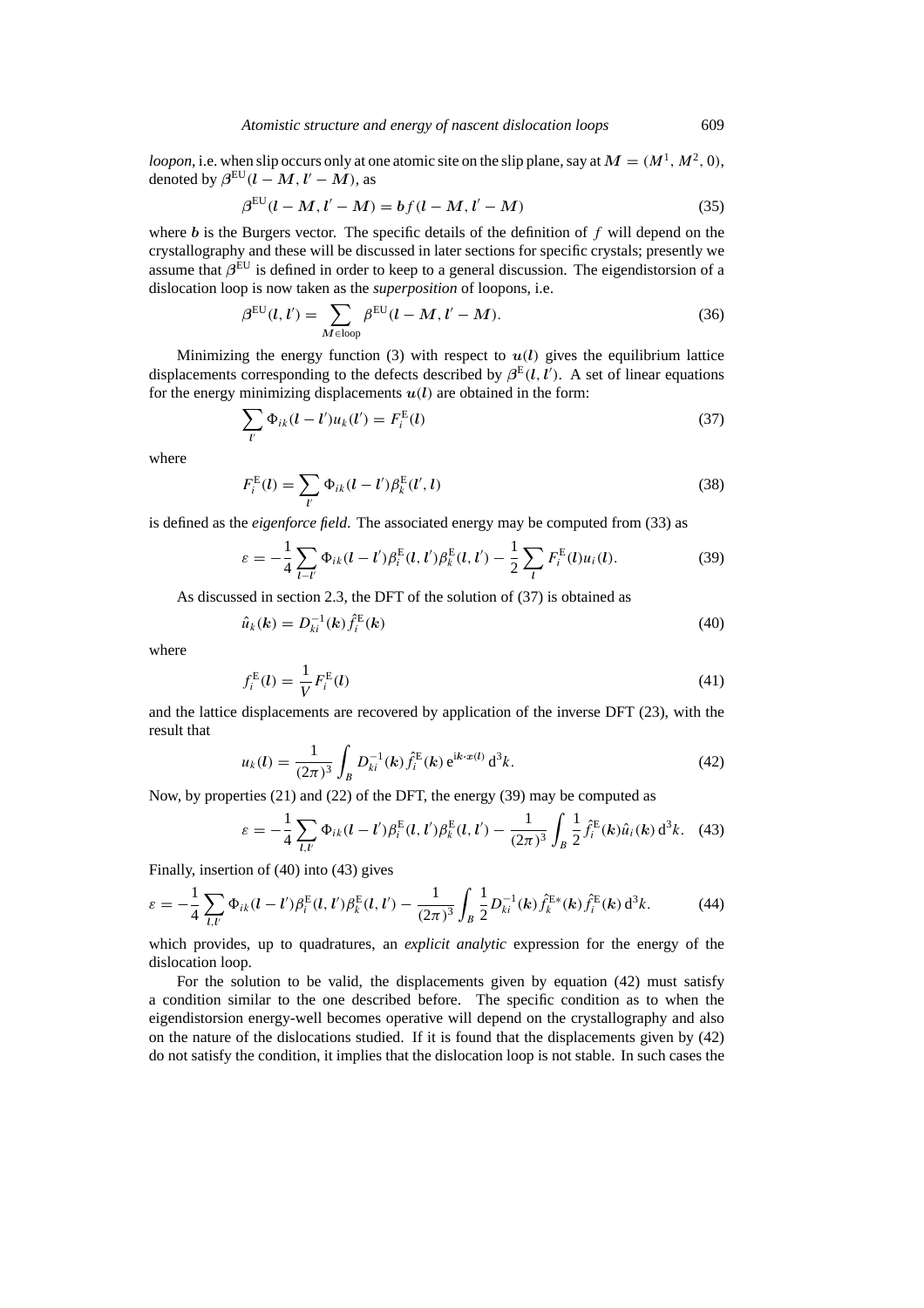condition is enforced by superposing on the crystal a homogeneous deformation that causes the eigendistorsion energy-well to become operative. Physically, this means that an external stress is required for the formation of the dislocations—they will not be spontaneously nucleated. The *total potential energy*, i.e. including the interaction of the loop with the externally applied stress, may be computed as

$$
\varepsilon = -\frac{1}{4} \sum_{l,l'} \Phi_{ik} (l - l') \beta_i^{E} (l, l') \beta_k^{E} (l, l') - \frac{1}{(2\pi)^3} \int_B \frac{1}{2} D_{ki}^{-1}(k) \hat{f}_k^{E*}(k) \hat{f}_i^{E}(k) d^3k - \sum_l F_i^{E}(l) u_i^{S}(l)
$$
\n(45)

where  $u_i^S$  is the displacement field due to the homogeneous applied stress and  $\varepsilon$  is the *excess* potential energy over and above the potential energy of the homogeneously strained crystal.

In order to estimate the probability of spontaneous nucleation of a dislocation loop, the energy barriers which oppose the growth of the loop need to be computed. To this end, we consider two dislocation loops whose domains differ by a single site  $(L^1, L^2, 0)$ . Two cases may be considered separately; (1) when the loop does not contain the site  $(L^1, L^2, 0)$  with potential energy  $\varepsilon_1$  and displacements  $u^1(l)$ , and (2) when the loop has 'grown' to include the site  $(L^1, L^2, 0)$  with energy  $\varepsilon_2$  and displacements  $u^2(l)$ . It is clear that configuration 2 is obtained from configuration 1 by imposing a loop on  $\beta^{\text{EU}}$  at the site  $(L^1, L^2, 0)$ . Both these configurations correspond to local minima in energy as shown schematically in figure 1, and the path traversed in going from configuration 1 to 2 is parametrized by a number *λ*, where  $\lambda = 0$  corresponds to the energy minimum of 1, while  $\lambda = 1$  implies configuration 2. The problem is to find the value λ<sub>S</sub> which corresponds to the saddle point equilibrium. To compute  $\lambda$ <sub>S</sub>, we note that the potential energy (measured with respect to the homogeneously deformed crystal) in the well corresponding to configuration 1 is given as (using (45))

$$
E_1(\lambda) = \varepsilon_1 + \frac{\lambda^2}{2} \sum_{l} \boldsymbol{F}^{\text{EU}}(l) \cdot \boldsymbol{u}^{\text{U}}(l) \tag{46}
$$

where  $F^{\text{EU}}(l)$  and  $u^{\text{U}}(l)$  are the eigenforces and displacements due to the presence of a loopon  $\beta^{\text{EU}}$  at  $(L^1, L^2, 0)$ . Similarly, the equation of the potential energy (again, measured with respect to the homogeneous deformed crystal using (45)) from well 2 may be put down as

$$
E_2(\lambda) = \varepsilon_2 + \frac{(1-\lambda)^2}{2} \sum_l F^{\text{EU}}(l) \cdot \boldsymbol{u}^{\text{U}}(l). \tag{47}
$$

At the saddle point ( $\lambda = \lambda_s$ ), we have that  $E_i(\lambda_s) = E_2(\lambda_s)$  or

$$
\lambda_{\rm S} = \frac{\varepsilon_2 - \varepsilon_1 + (1/2)\Sigma_l \mathbf{F}^{\rm EU}(l) \cdot \mathbf{u}^{\rm U}(l)}{\Sigma_l \mathbf{F}^{\rm EU}(l) \cdot \mathbf{u}^{\rm U}(l)}.
$$
(48)

If the computed value of  $\lambda_S$  satisfies  $0 < \lambda_S < 1$  then well 2 is accessible from well 1 (via the path parametrized by  $\lambda$ ) and the activation energy of this process is given by

$$
\varepsilon^{\mathbf{a}} = \frac{\lambda_{\mathbf{S}}^2}{2} \sum_{l} \boldsymbol{F}^{\mathrm{EU}}(l) \cdot \boldsymbol{u}^{\mathrm{U}}(l). \tag{49}
$$

If  $\lambda_{\rm S}$  < 0, then the loop will spontaneously grow (no activation barrier) and if  $\lambda_{\rm S}$  > 1 the path parametrized by  $\lambda$  is not physically realizable. Thus, on specifying the eigendistorsions of a loop, the energy, displacements and the activation energies for formation and growth of the loop may be computed.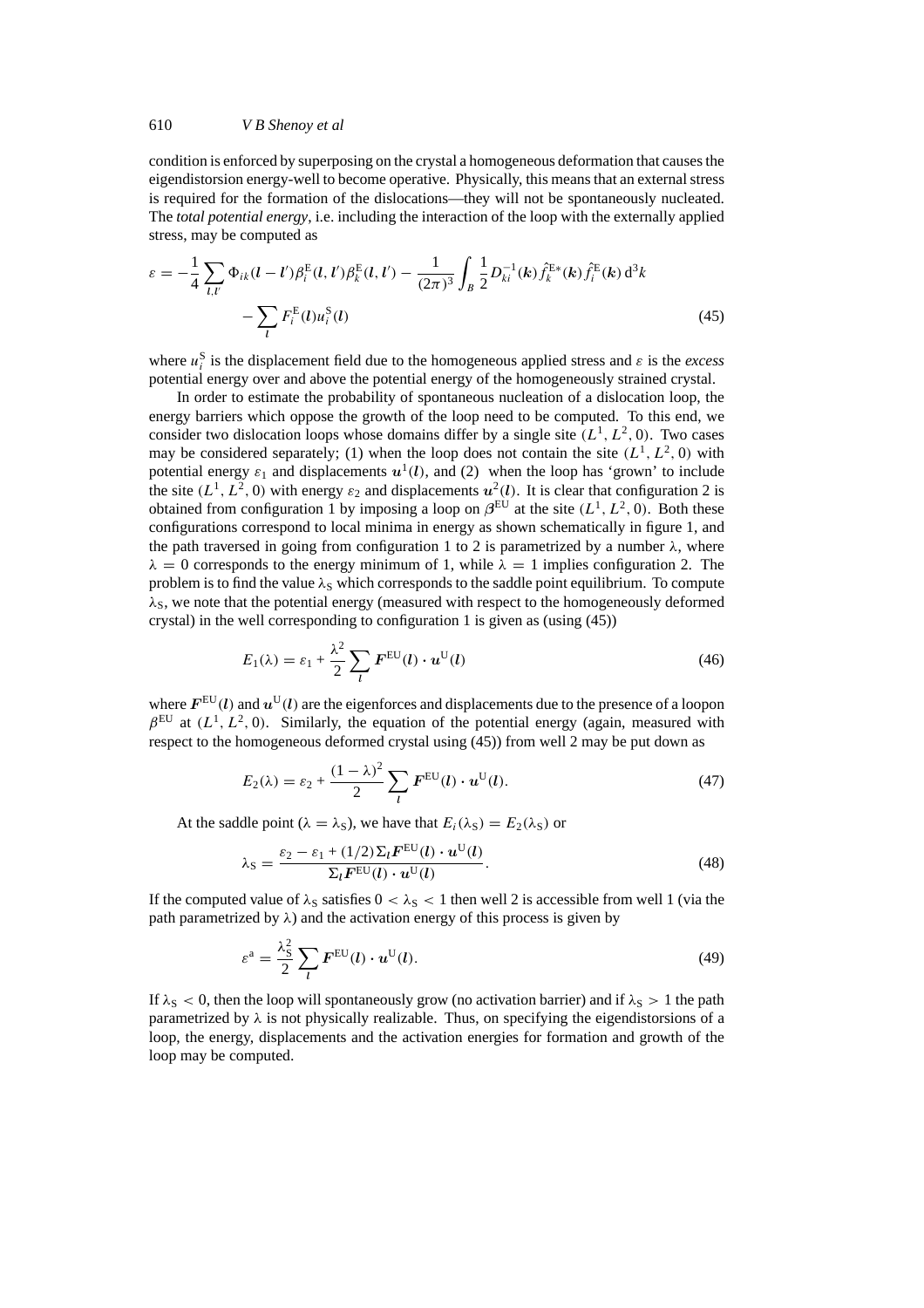

**Figure 1.** Schematic depiction of the activation barrier for the growth of a dislocation loop.

### **4. Screw dislocation dipole in a square lattice**

As a first illustration of the theory, we treat the case of a screw dislocation dipole in a square lattice. It is also our intention to compare the results obtained from the harmonic theory to those of continuum linear elasticity.

In the case of the square lattice,  $B = [-\pi/a, \pi/a]^2$ , where *a* is the lattice parameter. The force constants are

$$
\Phi_{33}(l) = \begin{cases}\n-\mu a & |l^1| + |l^2| = 1 \\
4\mu a & l = 0 \\
0 & \text{otherwise}\n\end{cases} \tag{50}
$$

where  $\mu$  is the shear modulus. The sole non-zero component of the dynamical matrix is

$$
D_{33} = \frac{4\mu}{a} \left( \sin^2 \frac{k_1 a}{2} + \sin^2 \frac{k_2 a}{2} \right).
$$
 (51)

The loopon  $(at (0, 0, 0))$  in the case of the square lattice is defined as

$$
\beta^{\text{EU}}(l, l') = b(\delta(l^2 - 1)\delta(l'^2) - \delta(l^2)\delta(l'^2 - 1))\delta(l^1)\delta(l'^1)
$$
\n(52)

where  $b = a(0, 0, 1)$  is the Burgers vector. We construct the dislocation dipole by placing two dislocations of opposite sign *N* lattice cells apart, where we take *N* to be odd  $(N = 2n + 1)$ . Here and henceforth  $\delta(l)$  represents the discrete delta function, i.e.  $\delta(l) = 1$ ,  $l = 0$  and  $\delta(l) = 0, l \neq 0$ . On choosing the origin as the dipole centre and taking the plane  $x_2 = 0$  as the cut plane, the eigendistorsions are

$$
\beta^{\text{EU}}(l, l') = \sum_{M^1 = -n, n; M^2 = 0} \beta^{\text{EU}}(l - M, l' - M)
$$
\n(53)

and the resulting eigenforces are found to be

$$
\hat{f}_3^{\text{E}}(\mathbf{k}) = 2i\mu a^2 \frac{\sin(k_2 a/2)}{\sin(k_1 a/2)} \sin\frac{k_1 r}{2}
$$
\n(54)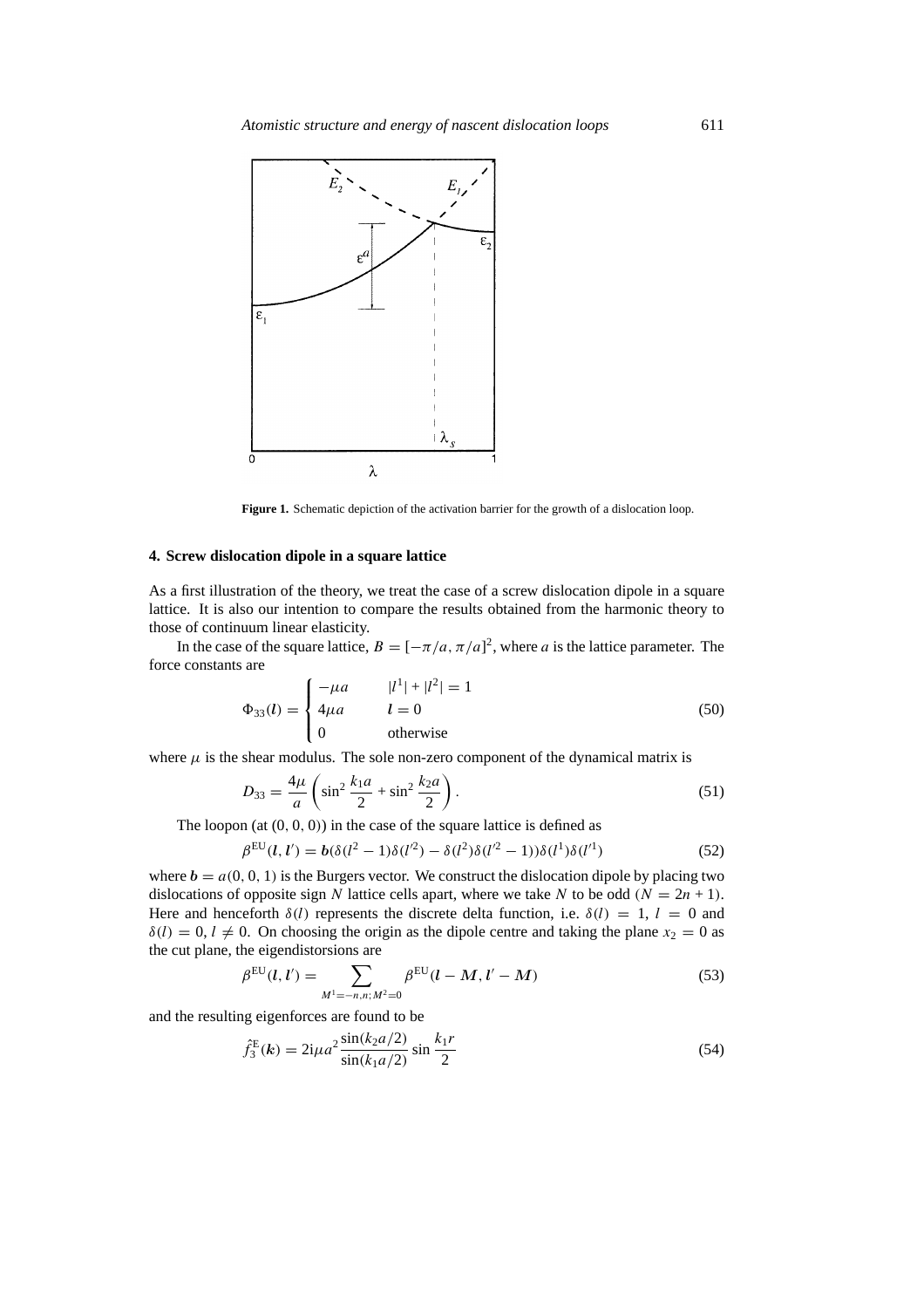where  $r = Na$  is the length of the dipole. From (40), the DFT of the corresponding displacement field is found to be

$$
\hat{u}_3(\mathbf{k}) = \frac{\mathrm{i}a^3}{2} \left( \sin^2 \frac{k_1 a}{2} + \sin^2 \frac{k_2 a}{2} \right)^{-1} \frac{\sin(k_2 a/2)}{\sin(k_1 a/2)} \sin \frac{k_1 r}{2}.
$$
 (55)

The continuum limit is realized by formally letting  $a \to 0$ , hence

$$
\hat{u}_3(\mathbf{k}) \sim a \frac{k_2}{k_1} \frac{1}{k^2} (\mathbf{e}^{\mathbf{i} k_1 r/2} - \mathbf{e}^{\mathbf{i} k_1 r/2}).
$$
\n(56)

The inverse Fourier transform of the function  $(a/k^2)(k_2/k_1)$  is  $a\theta/(2\pi)$  and the displacement field (56) is that of two linear elastic screw dislocations of opposite sign and Burgers vector *a* at  $x_1 = \pm r/2$ . Relation (44) provides the energy per unit length of the dislocation to be

$$
\frac{\varepsilon}{L} = \frac{1}{2}\mu ar - \frac{\mu a^4}{4\pi^2} \int_{-\pi/a}^{\pi/a} \int_{-\pi/a}^{\pi/a} \frac{1}{2} \left( \sin^2 \frac{k_1 a}{2} + \sin^2 \frac{k_2 a}{2} \right)^{-1}
$$

$$
\times \left( \frac{\sin(k_2 a/2)}{\sin(k_1 a/2)} \sin \frac{k_1 r}{2} \right)^2 d k_1 d k_2.
$$
(57)

Integration with respect to  $k_2$  explicitly leaves

$$
\frac{\varepsilon}{L} = C_N \mu a^2 \tag{58}
$$

where

$$
C_N = \frac{N}{2} - \frac{1}{4\pi} \int_{-\pi}^{\pi} \left( 1 + \csc^2 \frac{\xi}{2} - \left| \csc \frac{\xi}{2} \right| \sqrt{1 + \sin^2 \frac{\xi}{2}} \right) \frac{\sin^2(\xi N/2)}{1 + \sin^2(\xi/2)} d\xi.
$$
 (59)

The large *N* behaviour of (58) corresponds to the continuum limit. The result of this analysis is

$$
\frac{\varepsilon}{L} \sim \frac{\mu a^2}{2\pi} \log \frac{r}{r_0} \tag{60}
$$

where

$$
r_0 = \frac{a}{\pi} e^{-\gamma} \approx 0.178718a \tag{61}
$$

is the dislocation core cut-off radius predicted by lattice theory.

The preceding example illustrates how consideration of the discreteness of the lattice eliminates the divergence at the dislocation core and determines a precise value of the core cut-off radius  $r_0$ . Table 1 displays a comparison of the energies of small screw dipoles computed via lattice theory and linear elasticity. It is seen that the discrepancies are large for small dipoles.

**Table 1.** Energies of a screw dislocation dipole in a square lattice.

| N | $C_N$    | Continuum  | Error $(\%)$ |
|---|----------|------------|--------------|
| 0 | 0        | $-\infty$  |              |
| 1 | 1/4      | 0.274 0.56 | 9.62         |
| 3 | 0.430281 | 0.448.906  | 4.32         |
| 5 | 0.512902 | 0.530 206  | 3.37         |
| 7 | 0.566760 | 0.583757   | 3.00         |
| 9 | 0.606874 | 0.623755   | 2.78         |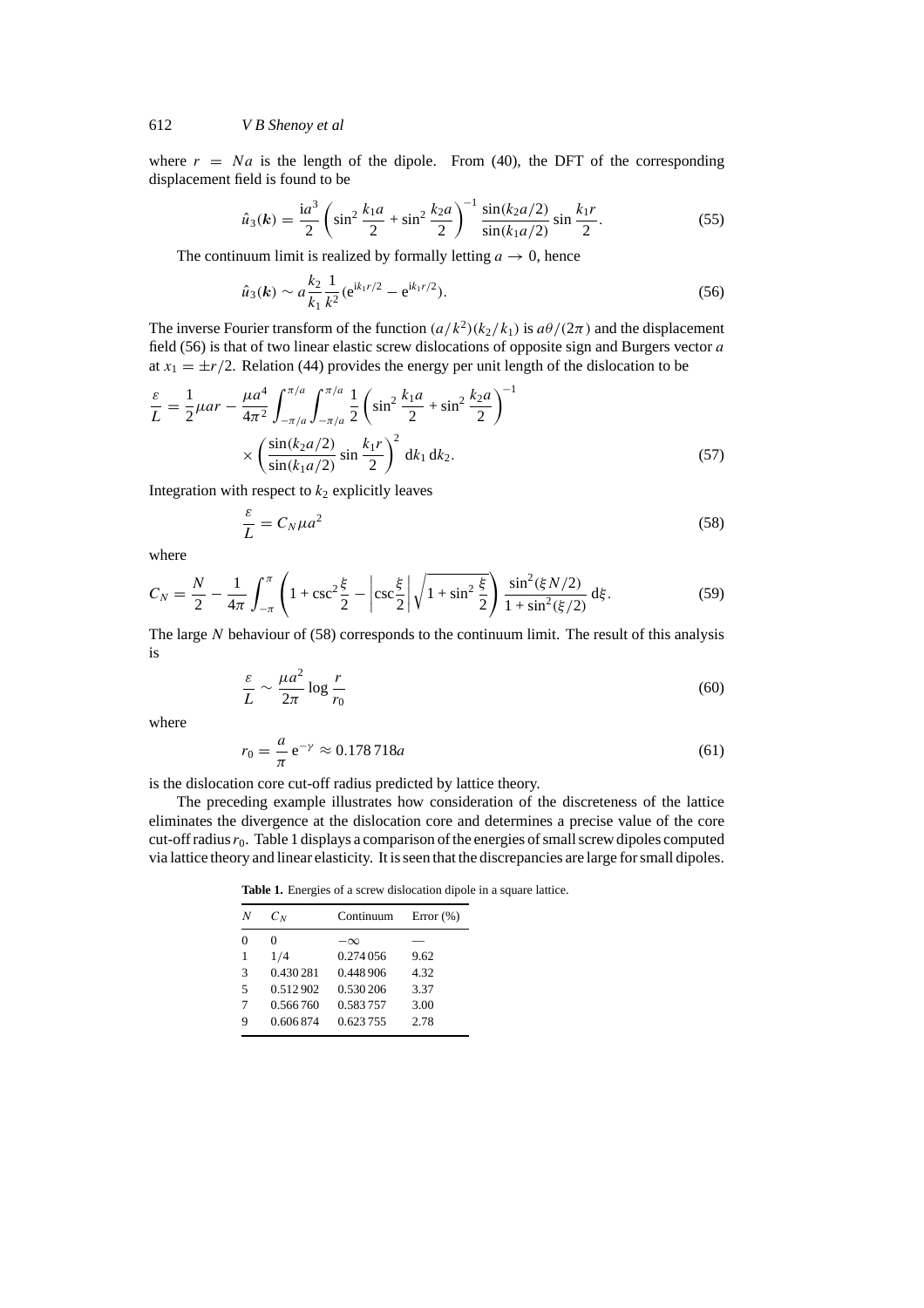## **5. Application to nascent dislocation loops in FCC crystals**

In this section, we apply the tools of analysis developed in the foregoing to the analytical characterization of the structure and energies of nascent dislocation loops in some FCC crystals.

#### *5.1. FCC lattice model*

Let *a* be the lattice parameter of the FCC lattice. One possible choice of the lattice basis is

$$
a_1 = (a/2)(0, 1, 1)
$$
  $a_2 = (a/2)(1, 0, 1)$   $a_3 = (a/2)(1, 1, 0)$  (62)

where all components are relative to an orthonormal Cartesian frame coincident with the cubic directions of the lattice. The dual basis is

$$
a^1 = (1/a)(-1, 1, 1)
$$
  $a^2 = (1/a)(1, -1, 1)$   $a^3 = (1/a)(1, 1, -1).$  (63)  
The unit cell volume is  $V = a^3/4$ .

We consider a simple model of FCC with interaction restricted to the 12 nearest neighbours. The lattice and Cartesian coordinates of an atom at the origin and its 12 neighbours are collected in table 2. The geometry of the FCC stencil is shown in figure 2. These assumptions and imposition of the cubic symmetry requires that the most general form of the force constant tensors is given as (Begbie 1947)

$$
\Phi(1,0,0) = -\begin{pmatrix} \beta & 0 & 0 \\ 0 & \alpha & \gamma \\ \gamma & 0 & \alpha \end{pmatrix} \qquad \Phi(0,1,0) = -\begin{pmatrix} \alpha & 0 & \gamma \\ 0 & \beta & 0 \\ 0 & \gamma & \alpha \end{pmatrix}
$$
  
\n
$$
\Phi(0,0,1) = -\begin{pmatrix} \alpha & \gamma & 0 \\ \gamma & \alpha & 0 \\ 0 & 0 & \beta \end{pmatrix} \qquad \Phi(0,-1,1) = -\begin{pmatrix} \beta & 0 & 0 \\ 0 & \alpha & -\gamma \\ 0 & -\gamma & \alpha \end{pmatrix}
$$
  
\n
$$
\Phi(1,0,-1) = -\begin{pmatrix} \alpha & 0 & -\gamma \\ 0 & \beta & 0 \\ -\gamma & 0 & \alpha \end{pmatrix} \qquad \Phi(-1,1,0) = -\begin{pmatrix} \alpha & -\gamma & 0 \\ -\gamma & \alpha & 0 \\ 0 & 0 & \beta \end{pmatrix}
$$
 (64)

for some constants  $\alpha$ ,  $\beta$  and  $\gamma$ . The remaining force constant tensors follow from the relation  $\Phi_{ij}(-l) = \Phi_{ij}(l)$  (65)

and invariance of the energy under rigid translations implies

$$
\Phi(0,0,0) = -\sum_{l\neq 0} \Phi(l) = 4(2\alpha + \beta) \begin{pmatrix} 1 & 0 & 0 \\ 0 & 1 & 0 \\ 0 & 0 & 1 \end{pmatrix}.
$$
 (66)

The relation between elastic constants and the force constants (17) may now be used to determine the constants  $\alpha$ ,  $\beta$  and  $\gamma$  in terms of the elastic constants  $c_{11}$ ,  $c_{12}$  and  $c_{44}$  (in Voigt notation). The calculation reveals the following relations

$$
\alpha = \frac{a}{4}c_{11} \qquad \beta = \frac{a}{4}(2c_{44} - c_{11}) \qquad \gamma = \frac{a}{4}(c_{12} + c_{44}) \tag{67}
$$

which permit the identification of the force constants of the lattice from elastic moduli data. A few selected examples are collected in table 3.

A note on the correctness of our nearest neighbour model is necessary. The force constants may be computed directly from, say, an embedded atom method (EAM) potential. In the case of Au the values obtained using EAM potentials (Oh and Johnson 1988) are 0.558, −0*.*174 and 0.673 for  $\alpha$ ,  $\beta$  and  $\gamma$ , respectively (compare with table 3), while those of Cu obtained from the same potentials are 0.933, −0*.*103 and 1.012 which are closed to those in table 3. In cases where the nearest neighbour model is not satisfactory, the formulation may be generalized to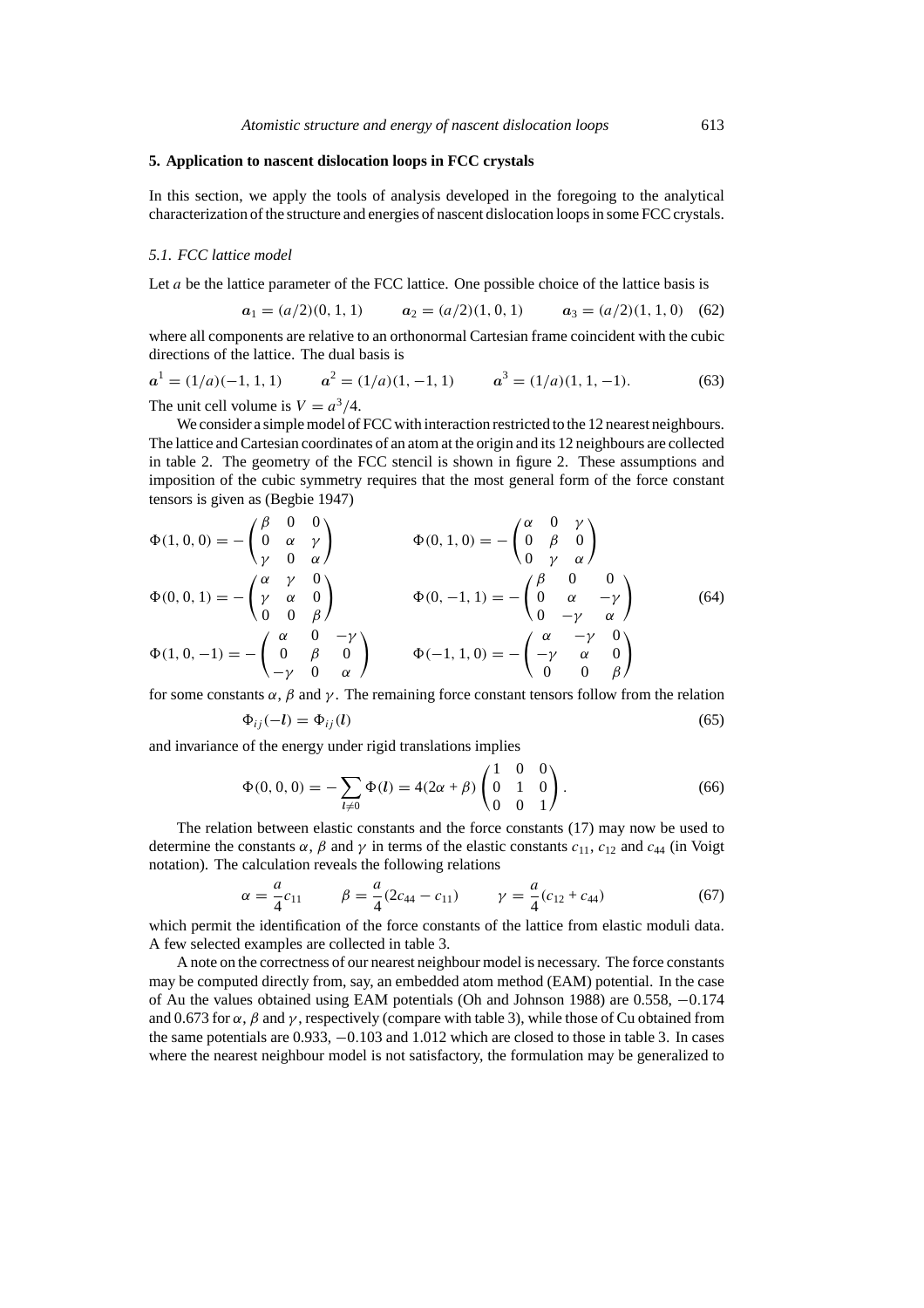

**Figure 2.** Stencil geometry for FCC crystals.

**Table 2.** Cartesian and lattice coordinates of interacting atoms in the model of a FCC lattice.

| Atom           | $x^1$          | $x^2$          | $x^3$          | $l^1$            | $l^2$            | $l^3$          |
|----------------|----------------|----------------|----------------|------------------|------------------|----------------|
| $\overline{0}$ | $\overline{0}$ | $\overline{0}$ | $\overline{0}$ | $\overline{0}$   | $\overline{0}$   | $\overline{0}$ |
| 1              | $\overline{0}$ | a/2            | a/2            | $\mathbf{1}$     | $\boldsymbol{0}$ | 0              |
| 2              | a/2            | $\mathbf{0}$   | a/2            | 0                | 1                | 0              |
| 3              | a/2            | a/2            | $\overline{0}$ | $\overline{0}$   | $\overline{0}$   | 1              |
| 4              | $\overline{0}$ | $-a/2$         | $-a/2$         | $-1$             | $\mathbf{0}$     | 0              |
| 5              | $-a/2$         | $\overline{0}$ | $-a/2$         | $\overline{0}$   | $-1$             | 0              |
| 6              | $-a/2$         | $-a/2$         | $\mathbf{0}$   | $\boldsymbol{0}$ | $\boldsymbol{0}$ | $^{-1}$        |
| 7              | $\overline{0}$ | a/2            | a/2            | $\mathbf{0}$     | $-1$             | 1              |
| 8              | $-a/2$         | 0              | a/2            | $\mathbf{1}$     | 0                | $^{-1}$        |
| 9              | a/2            | $-a/2$         | $\overline{0}$ | $-1$             | 1                | 0              |
| 10             | $\mathbf{0}$   | $-a/2$         | a/2            | $\overline{0}$   | 1                | $^{-1}$        |
| 11             | a/2            | 0              | $-a/2$         | $-1$             | $\mathbf{0}$     | 1              |
| 12             | $-a/2$         | a/2            | 0              | 1                | $-1$             | 0              |

**Table 3.** Elastic moduli (eV Å<sup>−</sup>3), lattice parameters (Å) and force constants (eV Å<sup>−</sup>2) of selected FCC crystals.

| Material | C <sub>11</sub> | $C_{12}$ | $c_{44}$ | a     | $\alpha$ | В               | ν     |
|----------|-----------------|----------|----------|-------|----------|-----------------|-------|
| Ag       | 0.759           | 0.564    | 0.282    | 4.084 |          | $0.775 - 0.199$ | 0.864 |
| Al       | 0.737           | 0.389    | 0.229    | 4.032 |          | $0.743 - 0.281$ | 0.623 |
| Au       | 1.156           | 0.976    | 0.261    | 4.079 |          | $1.179 - 0.646$ | 1.261 |
| Cu       | 1.032           | 0.745    | 0.470    | 3.615 |          | $0.933 - 0.084$ | 1.098 |
| Ni       | 1.559           | 0.932    | 0.768    | 3.523 |          | $1.373 - 0.021$ | 1.497 |
| Pb       | 0.309           | 0.263    | 0.093    | 4.948 |          | $0.382 -0.151$  | 0.441 |
| Th       | 0.468           | 0.304    | 0.297    | 5.091 | 0.596    | 0.161           | 0.765 |

include higher neighbours, and the force constant matrix may be obtained directly from the interatomic potential.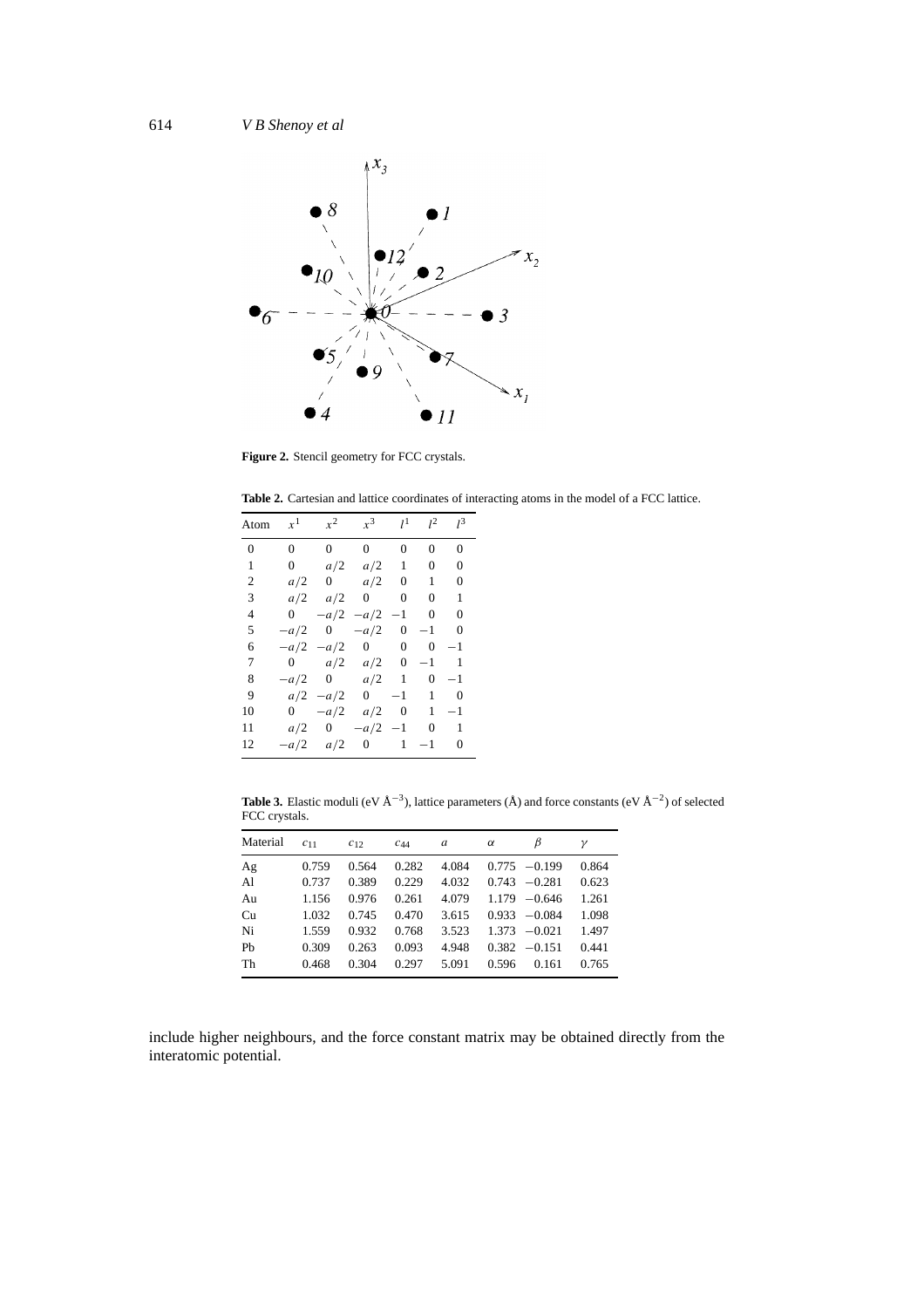For the FCC lattice model presented here, the dynamical matrix is computed to be

$$
D_{11} = \frac{4}{a^2} \{c_{11}[2 - \cos(k_1a/2)(\cos(k_2a/2) + \cos(k_3a/2))]
$$
  
 
$$
+ (2c_{44} - c_{11})(1 - \cos(k_2a/2)\cos(k_3a/2))\}
$$
  
\n
$$
D_{12} = \frac{4}{a^2}(c_{12} + c_{44})\sin(k_1a/2)\sin(k_2a/2)
$$
 (69)

where the remaining components follow by permutation of the indices.

#### *5.2. Nascent loops in FCC crystals*

We define the loopon (unit eigendistorsion at 
$$
(0, 0, 0)
$$
) as  
\n
$$
\beta^{\text{EU}}(l, l') = b[\delta(l^{1})\delta(l^{2})\delta(l^{3} - 1)\delta(l'^{1})\delta(l'^{2})\delta(l'^{3}) - \delta(l^{1})\delta(l^{2})\delta(l'^{3})\delta(l'^{1})\delta(l'^{2})\delta(l'^{3} - 1)]
$$
\n
$$
+ \frac{b}{2}[\delta(l^{1})\delta(l^{2})\delta(l^{3} - 1)\delta(l'^{1} - 1)\delta(l'^{2})\delta(l'^{3})
$$
\n
$$
- \delta(l^{1} - 1)\delta(l^{2})\delta(l^{3})\delta(l'^{1})\delta(l'^{2})\delta(l'^{3} - 1)]
$$
\n
$$
+ \frac{b}{2}[\delta(l^{1})\delta(l^{2})\delta(l^{3} - 1)\delta(l'^{1})\delta(l'^{2} - 1)\delta(l'^{3})
$$
\n
$$
- \delta(l^{1})\delta(l^{2} - 1)\delta(l^{3})\delta(l'^{1})\delta(l'^{2})\delta(l'^{3} - 1)]
$$
\n(70)

where  $b = (b/\sqrt{2}) (011)$  is the Burgers vector  $(b = (a/\sqrt{2}))$ . The eigenforces corresponding to the loopon are

$$
\boldsymbol{F}^{\text{EU}}(0,0,1) = -\boldsymbol{F}^{\text{EU}}(0,0,0) = \frac{b}{2\sqrt{2}}(\gamma, 3\alpha + \beta - \gamma, 2\alpha + 2\beta - \gamma) \tag{71}
$$

$$
\boldsymbol{F}^{\text{EU}}(-1,0,1) = -\boldsymbol{F}^{\text{EU}}(1,0,0) = \frac{b}{2\sqrt{2}}(-\gamma,\beta,\alpha)
$$
\n(72)

$$
F^{\text{EU}}(0, -1, 1) = -F^{\text{EU}}(0, 1, 0) = \frac{b}{2\sqrt{2}}(0, \alpha - \gamma, \alpha - \gamma)
$$
\n(73)

$$
FEU(l) = 0 \tfor all other l. \t(74)
$$

To verify that this definition of the unit eigendistorsion is meaningful, we construct an eigendistorsion field that represents rigid sliding of the top half of the crystal  $(l^3 > 0)$  with respect to the bottom half  $(l^3 \leq 0)$  by a Burgers vector superposing the unit eigendistorsions. The resultant solution must reproduce the rigid sliding displacement and must have zero energy, as the deformation is a lattice preserving one. The eigendistorsion field corresponding to the rigid displacement is

$$
\beta^{\mathcal{E}}(l, l') = \sum_{M \in \text{slip plane}} \beta^{\mathcal{E} \mathcal{U}}(l - M, l' - M). \tag{75}
$$

The resulting eigenforces are

$$
\boldsymbol{F}^{\mathrm{E}}(l^{1}, l^{2}, 1) = -\boldsymbol{F}^{\mathrm{E}}(l^{1}, l^{2}, 0) = (2\alpha + \beta - \gamma)\boldsymbol{b}
$$
\n(76)

and vanish for all other *l*. Solving for the displacements using (42) provides that  $u(l) = (b/2)$ ,  $l^3 > 0$  and  $u(l) = -(b/2), l^3 \leq 0$  which is the expected result. The energy evaluated using (44) vanishes establishing the correctness of the approach.

We now turn to the smallest loop, i.e. the loop defined by the loopon itself. To stabilize the loopon (i.e. to ensure that the energy-well defined by the eigendistorsions is valid), a homogeneous state of deformation is imposed on the crystal given by

$$
F = I + \eta \frac{1}{\sqrt{6}} [011] \otimes [11\bar{1}]
$$
\n(77)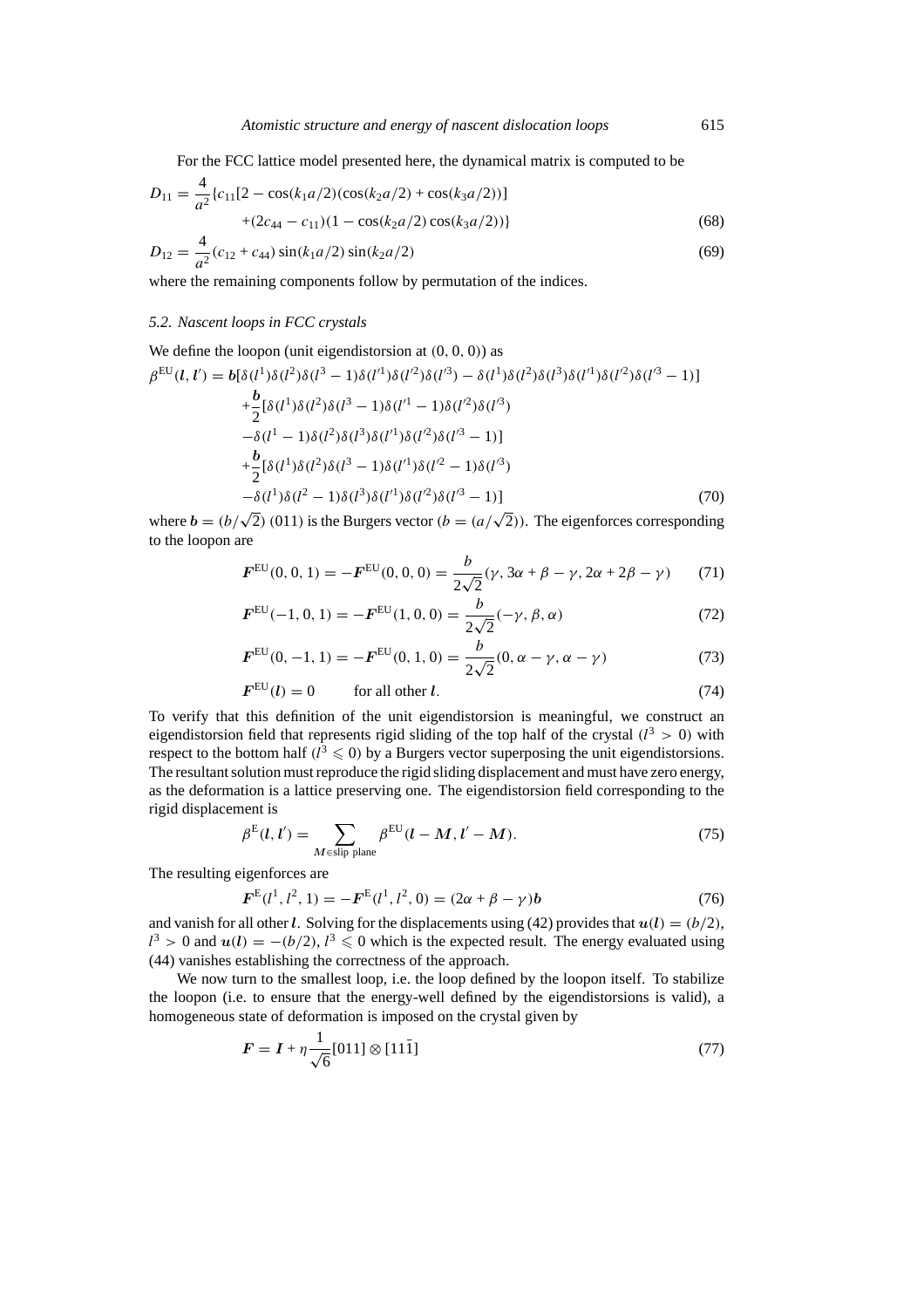where  $\eta$  is chosen such that the total displacements (the sum of those due to the homogeneous strain and those due to the eigendistorsions) satisfies

$$
(\boldsymbol{u}(0,0,1) - \boldsymbol{u}(0,0,0)) \cdot \hat{\boldsymbol{b}} = b/2
$$
\n(78)

where  $\hat{b}$  is a unit vector along *b* (this is similar to the condition discussed in section 3). The resolved shear stress  $\tau$  on the slip plane is given by

$$
\tau = \mu \eta \tag{79}
$$

where  $\mu$  is the effective shear modulus defined by

$$
\mu = \frac{c_{11} + c_{44} - c_{12}}{3}.\tag{80}
$$

The displacements due to the loopon may be evaluated using (42) and the expression for the potential energy (45) reduces to

$$
\varepsilon = \frac{b^5 (5\alpha + 3\beta - 2\gamma)}{8} - \frac{1}{(2\pi)^3} \int_B \frac{1}{2} D_{ki}^{-1}(k) \hat{f}_k^{\text{EU}*}(k) \hat{f}_i^{\text{EU}}(k) d^3k - \sum_l F_i^{\text{E}}(l) u_i^{\text{S}}(l) \tag{81}
$$

where  $u_i^S$  is the displacement field due to the homogeneous deformation (77). To compute the activation energy for the formation of this loop, we take  $\varepsilon_1 = 0$  and  $\varepsilon_2 = \varepsilon$  in (48) and obtain the activation energy from (49). The results of the calculation are tabulated in table 4.

Table 4. Potential energy (eV), activation energy (eV) and the resolved shear stress required to stabilize the smallest loop in FCC crystals.

| Material       | £ | λς                     | $\varepsilon^a$ | $\tau/\mu$ |
|----------------|---|------------------------|-----------------|------------|
| Ag             |   | $-1.277681 - 0.084895$ | 0.0             | 0.542755   |
| A <sub>1</sub> |   | $-1.334087 - 0.207294$ | 0.0             | 0.528888   |
| Au             |   | $-2.561564 - 0.054895$ | 0.0             | 0.570245   |
| Cu             |   | $-1.097950 - 0.056299$ | 0 <sub>0</sub>  | 0.526683   |
| Ni             |   | $-1.575131 - 0.090753$ | 0 <sub>0</sub>  | 0.513675   |
| Ph             |   | $-1.052933 - 0.052122$ | 0.0             | 0.568959   |
| Th             |   | $-1.535036 - 0.096367$ | 0.0             | 0.543369   |

It is easily seen that in the nearest neighbour model we have constructed here, the strength of the crystal *τ*max (the maximum possible resolved shear stress on the slip plane) is given by

$$
\tau_{\text{max}} = \sqrt{\frac{3}{8}}\mu = 0.612\mu. \tag{82}
$$

In all the metals, the resolved shear stress required to stabilize the loops is smaller than  $\tau_{\text{max}}$  it is about  $0.9\tau_{\text{max}}$ . The value of  $\lambda_S$  is negative in all cases implying that nucleation of the loop is spontaneous at such high values of the applied stress. Note that the negative values of the potential energies indicate the reduction in its value with reference to the homogeneously strained state as is expected.

Next, we consider hexagonal loops in these crystals. The eigendistorsion for this case is obtained by superposing loopons placed at  $(0, 0, 0)$ ,  $(1, 0, 0)$ ,  $(0, 1, 0)$ ,  $(-1, 1, 0)$ ,  $(-1, 0, 0)$ , *(*0*,* −1*,* 0*)* and *(*1*,* −1*,* 0*)*. In this case, the potential energy of the loop computed from (45) reduces to

$$
\varepsilon = \frac{b^2 (47\alpha + 25\beta - 22\gamma)}{8} - \frac{1}{(2\pi)^3} \int_B \frac{1}{2} D_{ki}^{-1}(\mathbf{k}) \hat{f}_k^{\text{E*}}(\mathbf{k}) \hat{f}_i^{\text{E}}(\mathbf{k}) d^3 \mathbf{k} - \sum_l F_i^{\text{E}}(l) u_i^{\text{S}}(l) \tag{83}
$$

and these are tabulated in table 5 for various materials. The externally applied stress required to stabilize the loop is also shown in table 5. It is seen that in this case the nucleation is not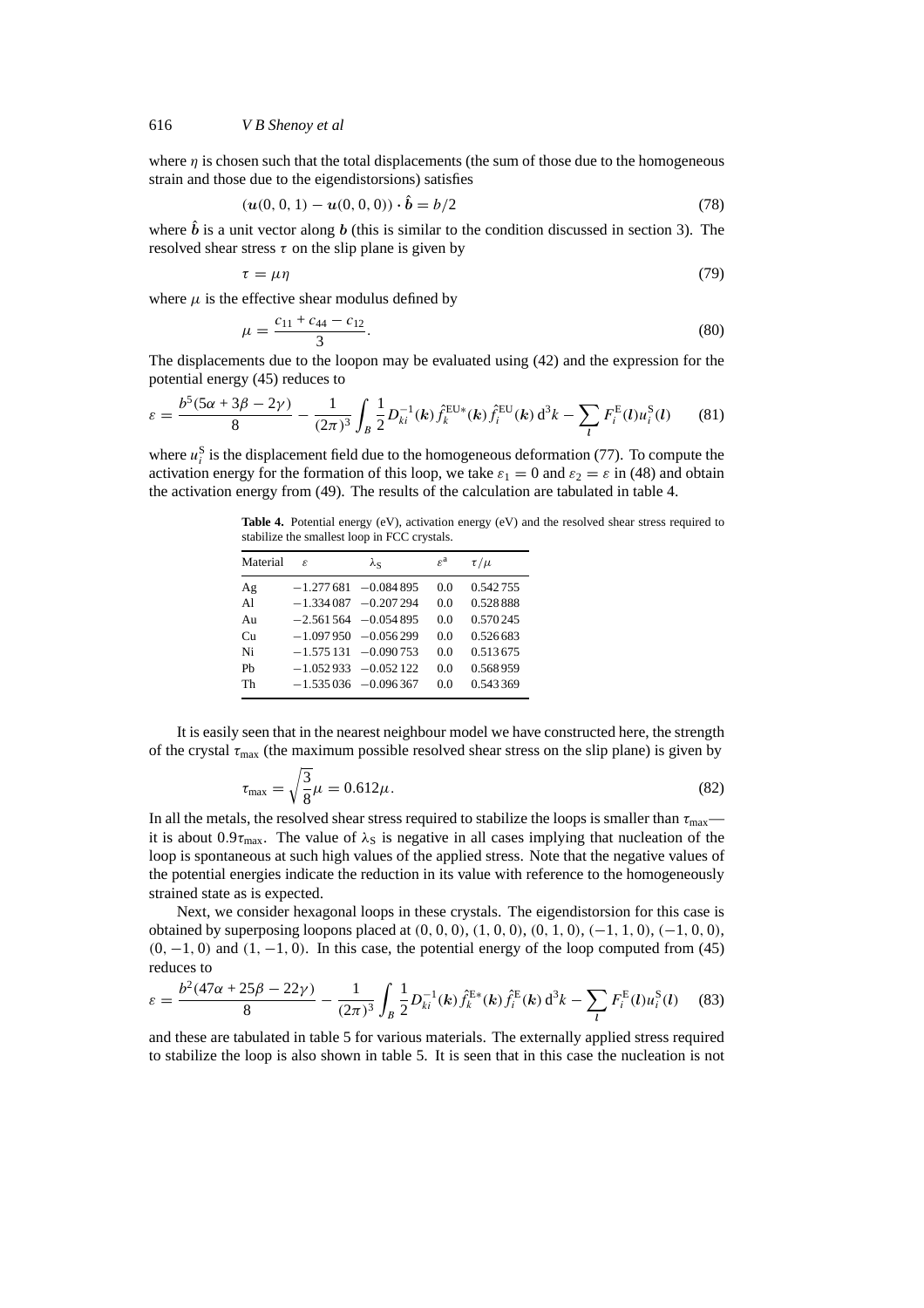Table 5. Potential energy (eV), activation energy (eV) and resolved shear stress for a hexagonal loop in FCC crystals.

| Material | £            | $\lambda_{\rm S}$ | $\varepsilon^a$ | $\tau/\mu$ |
|----------|--------------|-------------------|-----------------|------------|
| Ag       | $-7.037581$  | 0.117911          | 0.128037        | 0.465 264  |
| Al       | $-7.034164$  | 0.125969          | 0.149213        | 0.445600   |
| Au       | $-13.993365$ | 0.043868          | 0.029518        | 0.495 855  |
| Cu       | $-5.880701$  | 0.174.545         | 0.275 247       | 0.439 127  |
| Ni       | $-8.140570$  | 0.207 642         | 0.600260        | 0.420614   |
| Ph       | $-6.046817$  | 0.054 199         | 0.019922        | 0.508019   |
| Th       | $-9.821797$  | 0.136834          | 0.253 190       | 0.480 566  |



**Figure 3.** An arrow plot of displacements due to a hexagonal dislocation loop in Cu. Open circles denote the atoms on the plane  $l^3 = 0$  while full circles represent atoms on the plane  $l^3 = 1$ . The longest arrow in the top figure corresponds to 0.244 Å. The X axis corresponds to a *(*011*)* crystal direction, Y corresponds to  $(2\overline{1}1)$  and Z to  $(11\overline{1})$ . Length is in Å. The displacement due to the homogeneous strain is not included.

spontaneous—an activation barrier needs to be overcome. An arrow plot of the displacements corresponding to the hexagonal loop for the case of Cu is given in figure 3.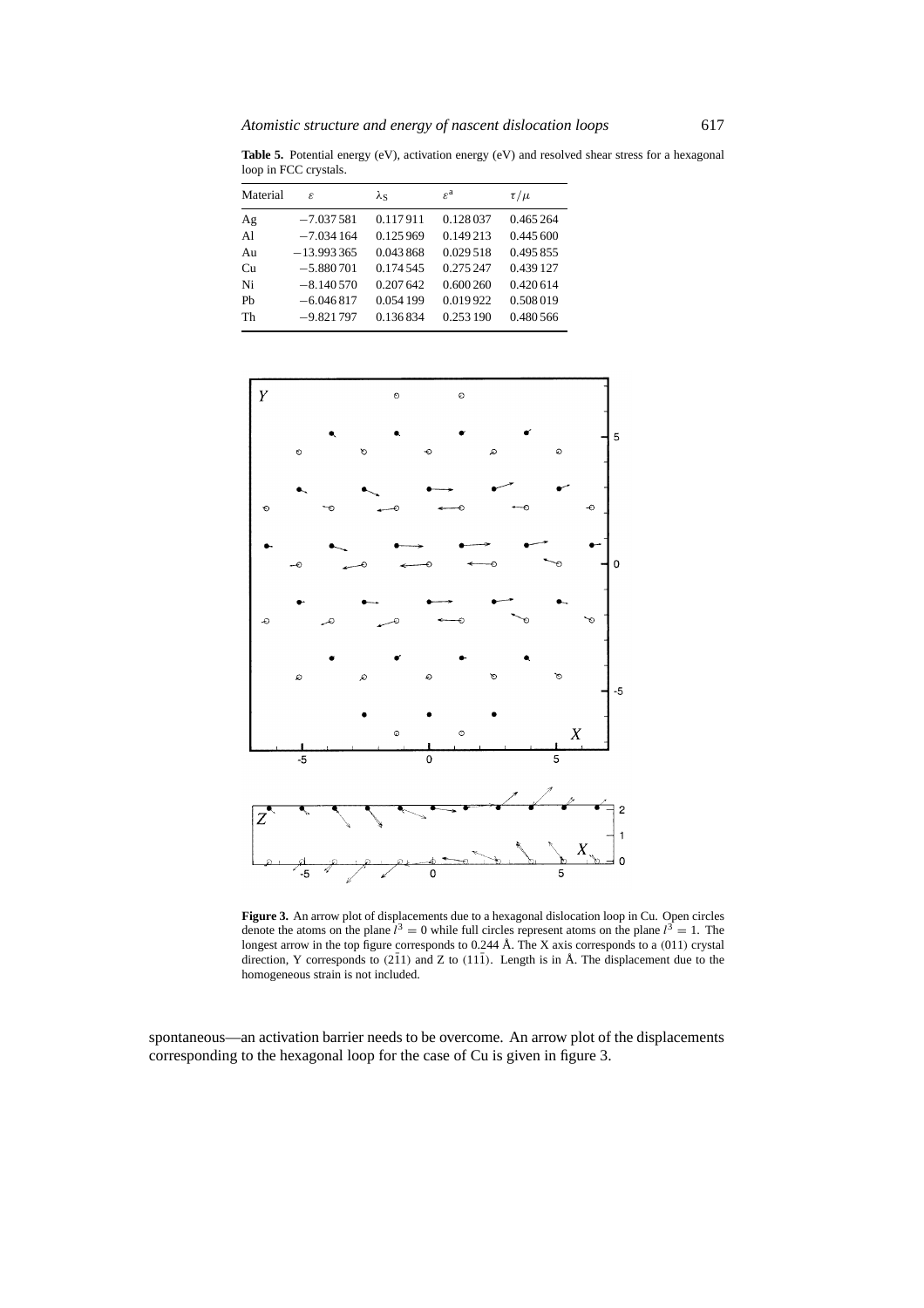As an illustration of the application of this theory to the growth of loops we now consider a loop where slip occurs on two adjacent atoms on the slip plane. Two distinct possibilities arise—case 1: a unit eigendistorsion at *(*0*,* 0*,* 0*)* is superposed with a unit eigendistorsion at *(*1*,* 0*,* 0*)*; case 2: a unit eigendistorsion at *(*0*,* 0*,* 0*)* is superposed with a unit eigendistorsion at *(*0*,* 1*,* 0*)*. It is interesting to find out which of these cases is more easily activated. In case 1, the energy expression (45) reduces to

$$
\varepsilon = \frac{b^2 (11\alpha + 7\beta - 4\gamma)}{8} - \frac{1}{(2\pi)^3} \int_B \frac{1}{2} D_{ki}^{-1}(\mathbf{k}) \hat{f}_k^{\text{E*}}(\mathbf{k}) \hat{f}_i^{\text{E}}(\mathbf{k}) d^3 k - \sum_l F_i^{\text{E}}(l) u_i^{\text{S}}(l) \tag{84}
$$

while in case 2 one obtains

$$
\varepsilon = \frac{3b^2(2\alpha + \beta - \gamma)}{4} - \frac{1}{(2\pi)^3} \int_B \frac{1}{2} D_{ki}^{-1}(k) \hat{f}_k^{E*}(k) \hat{f}_i^{E}(k) d^3k - \sum_l F_i^{E}(l) u_i^{S}(l). \tag{85}
$$

We now calculate the activation energy for the growth of the single site loop to the double site loop in these two cases using expressions (48) and (49). The results are given in table 6 for case 1 and table 7 for case 2. The externally applied stress in both cases is the same as that shown in table 4. It is seen that in case 1, the values of  $\lambda_s$  are all between 0 and 1—an activation barrier has to be overcome—while in case 2, the process of growth is spontaneous at the applied stress level.

**Table 6.** Potential energy (eV), activation energy (eV) for the growth of a loop from a single site to a double site. Case 1: loop grows from *(*0*,* 0*,* 0*)* to include *(*1*,* 0*,* 0*)*.

| Material       | £           | λς        | $\varepsilon^a$ |
|----------------|-------------|-----------|-----------------|
| Ag             | $-1.867168$ | 0.230 146 | 0.057852        |
| A <sub>1</sub> | $-2.239120$ | 0.020 177 | 0.000384        |
| Au             | $-3.528251$ | 0.290.593 | 0.194910        |
| $_{\rm Cu}$    | $-1.595584$ | 0.247864  | 0.060628        |
| Ni             | $-2.473846$ | 0.162937  | 0.035393        |
| Ph             | $-1.446044$ | 0.293866  | 0.082345        |
| Th             | $-2.363482$ | 0.178 146 | 0.040844        |

Table 7. Potential energy (eV), activation energy (eV) for the growth of a loop from a single site to a double site. Case 2: loop grows from *(*0*,* 0*,* 0*)* to include *(*0*,* 1*,* 0*)*.

| Material       | $\mathcal{E}$ | λς                      | $\varepsilon^{\rm a}$ |
|----------------|---------------|-------------------------|-----------------------|
| Ag             |               | $-2.889462 -0.237839$   | 0 <sub>0</sub>        |
| A <sub>1</sub> |               | $-2.662937 -0.204518$   | 0.0                   |
| An             |               | $-5.494946 - 0.135439$  | 0.0                   |
| $_{\rm Cu}$    |               | $-2.607976$ $-0.265085$ | 0 <sub>0</sub>        |
| Ni             |               | $-3.619259 -0.266650$   | 0 <sub>0</sub>        |
| Ph             |               | $-2.370932 -0.191113$   | 0.0                   |
| Th             |               | $-3.816496 - 0.386355$  | 00                    |

#### **6. Summary and conclusions**

In this paper, we have extended harmonic lattice statics to allow for the emergence of lattice defects. This extension relies on Mura's theory of eigendistorsions. Application of the theory to FCC crystals has provided us with the following insights. Thermal activation of even the